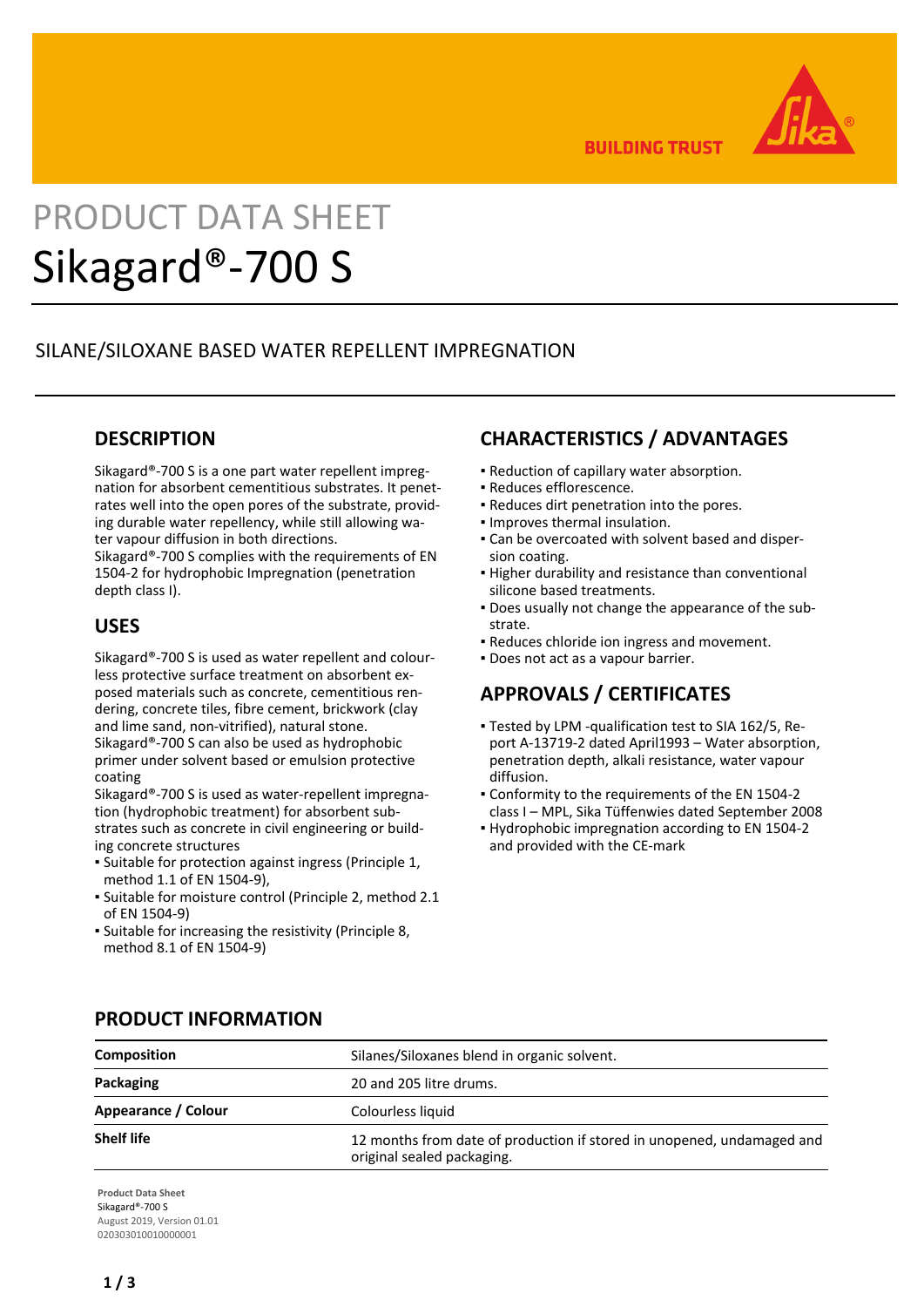| <b>Storage conditions</b> | Store in dry and cool conditions. Protect from moisture. |
|---------------------------|----------------------------------------------------------|
| <b>Density</b>            | $\approx$ 0.800 kg/l (at +20 °C)                         |
| <b>Flash Point</b>        | Closed cup: $\approx$ 36 - 40 $\degree$ C                |
| <b>SYSTEMS</b>            |                                                          |

**System Structure** 1–2 x Sikagard®-700 S.

### **APPLICATION INFORMATION**

| Consumption                       | $\approx$ 0.25–0.50 l/m <sup>2</sup> per coat for normally absorbent substrate.<br>In order to ensure durability, a minimum of 2 coats must be applied.                                                                                                     |
|-----------------------------------|-------------------------------------------------------------------------------------------------------------------------------------------------------------------------------------------------------------------------------------------------------------|
| <b>Ambient Air Temperature</b>    | +5 °C min. / +30 °C max.                                                                                                                                                                                                                                    |
| <b>Substrate Temperature</b>      | +5 °C min. $/$ +30 °C max.                                                                                                                                                                                                                                  |
| <b>Substrate Moisture Content</b> | 5% max.                                                                                                                                                                                                                                                     |
| <b>Waiting Time / Overcoating</b> | Can be overcoated with water/solvent based polymer paints - contact the<br>paint manufacturer for details.<br>When overcoating with Sikagard® or SikaColor® Emulsion or solvent based<br>coating, wait at least 5 hours after the hydrophobic impregnation. |
| <b>Curing Treatment</b>           | Sikagard®-700 S does not require any special curing but must be protected<br>from rain for at least 3 hours at $+20$ °C.                                                                                                                                    |

## **APPLICATION INSTRUCTIONS**

#### **SUBSTRATE QUALITY / PRE-TREATMENT**

Free of dust, oil, efflorescence and existing paint coatings.

Cracks in concrete of more than 200 μm must be repaired prior to application of the hydrophobic treatment.

Cleaning is best achieved by brushing with suitable detergents or by light blastcleaning or steam cleaning etc.

Best results are obtained on dry, very absorbent substrates. The substrate must look dry with no damp patches.

#### **MIXING**

Sikagard®-700 S is supplied ready for use and should not be thinned.

#### **APPLICATION**

Sikagard®-700 S is applied using low pressure spray, brush or roller, working from bottom up taking care not to let the product run. Apply subsequent coats "wet on wet".

#### **CLEANING OF EQUIPMENT**

Clean all tools and application equipment with whit spirit immediately after use.

Hardened / cured material can only be mechanically removed.

## **IMPORTANT CONSIDERATIONS**

- **Minimum age of concrete or mortar: at least 4** weeks.
- Cannot be overcoated with limewash or cement paint.
- **.** If there are strict aesthetic requirements (often when used on natural stone), it is recommended to perform preliminary tests as on some stones a slight darkening of the surfaces may result.
- Sikagard®-700 S is not intended for waterproofing under hydrostatic pressure, in permanent contact with water, or for below grade waterproofing.
- Sikagard®-700 S is not intended to seal visible cracks from moisture ingress.
- Building components not to be coated (e.g. alumini-▪ um frames, windows etc.) need to be protected from contact with Sikagard®-700 S. In case of splashes, clean immediately using an additional solvent if necessary.

## **BASIS OF PRODUCT DATA**

All technical data stated in this Product Data Sheet are based on laboratory tests. Actual measured data may vary due to circumstances beyond our control.

## **LOCAL RESTRICTIONS**

Please note that as a result of specific local regulations the declared data for this product may vary from country to country. Please consult the local Product Data Sheet for the exact product data.

**BUILDING TRUST** 

**Product Data Sheet** Sikagard®-700 S August 2019, Version 01.01 020303010010000001